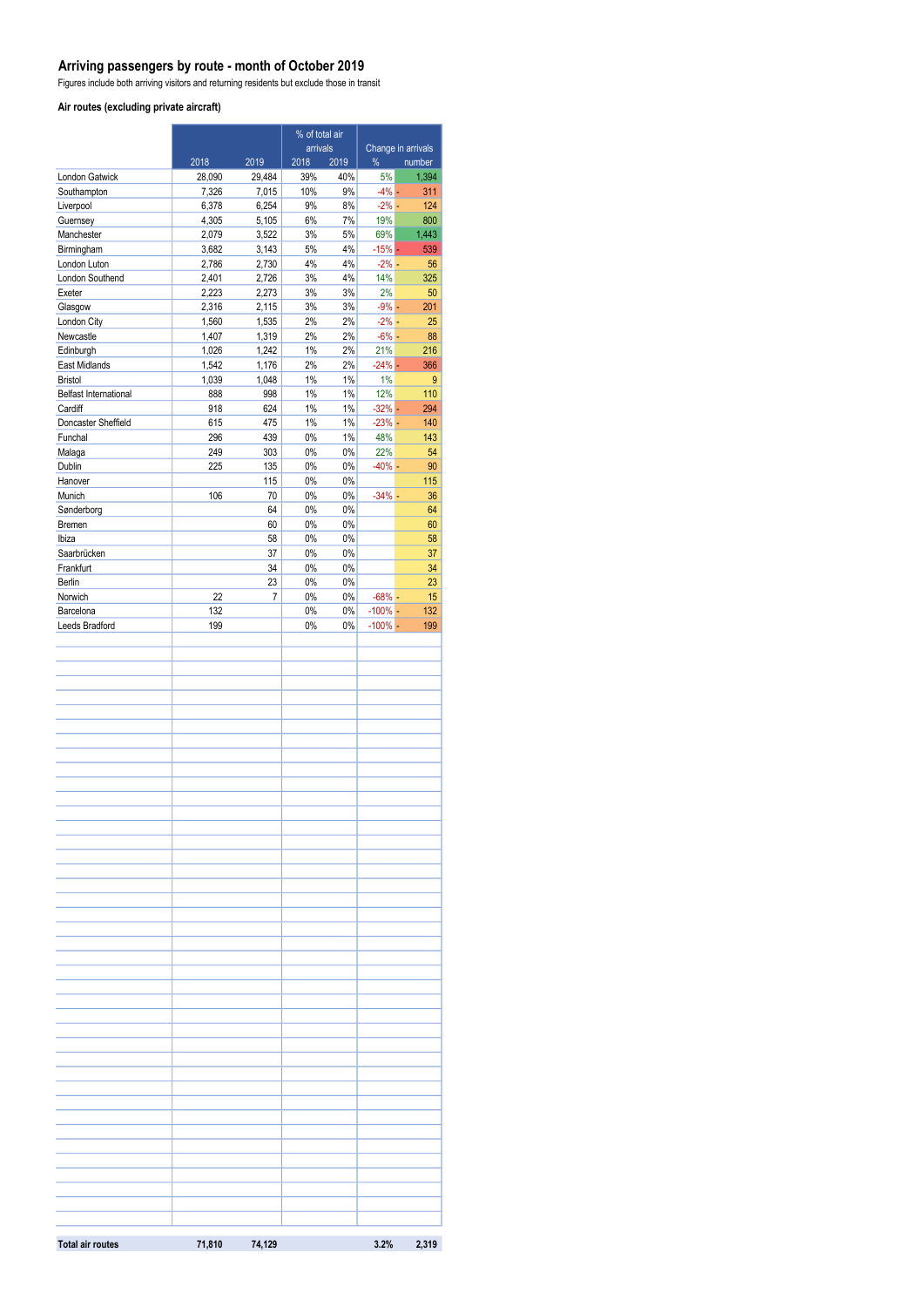# **Arriving passengers by route - month of October 2019**

Figures include both arriving visitors and returning residents but exclude those in transit

## **Sea routes**

|                         |        |        | % of total sea<br>arrivals |      | Change in arrivals |        |
|-------------------------|--------|--------|----------------------------|------|--------------------|--------|
|                         | 2018   | 2019   | 2018                       | 2019 | $\%$               | number |
| St Malo                 | 12,049 | 11,792 | 60%                        | 64%  | $-2\%$ -           | 257    |
| Poole                   | 3,803  | 3,207  | 19%                        | 17%  | $-16%$ -           | 596    |
| Guernsey                | 2,327  | 1,659  | 12%                        | 9%   | $-29%$ $-$         | 668    |
| Granville               | 865    | 875    | 4%                         | 5%   | 1%                 | 10     |
| Visiting Yachtsmen      | 526    | 474    | 3%                         | 3%   | $-10\%$ -          | 52     |
| Sark                    | 29     | 157    | 0%                         | 1%   | 441%               | 128    |
| Portsmouth              | 595    | 124    | 3%                         | 1%   |                    | 471    |
| Carteret                | -      | 121    | 0%                         | 1%   |                    | 121    |
|                         |        |        |                            |      |                    |        |
|                         |        |        |                            |      |                    |        |
|                         |        |        |                            |      |                    |        |
| <b>Total sea routes</b> | 20,194 | 18,409 |                            |      | $-8.8\%$ -         | 1.785  |

### **Air and Sea combined**

|                              |        |        | share of arrivals by |      |                    |        |
|------------------------------|--------|--------|----------------------|------|--------------------|--------|
|                              |        |        | all                  |      | Change in arrivals |        |
|                              | 2018   | 2019   | 2018                 | 2019 | $\%$               | number |
| Total arrivals (air and sea) | 92.004 | 92,538 | 78%                  | 80%  | 0.6%               | 534    |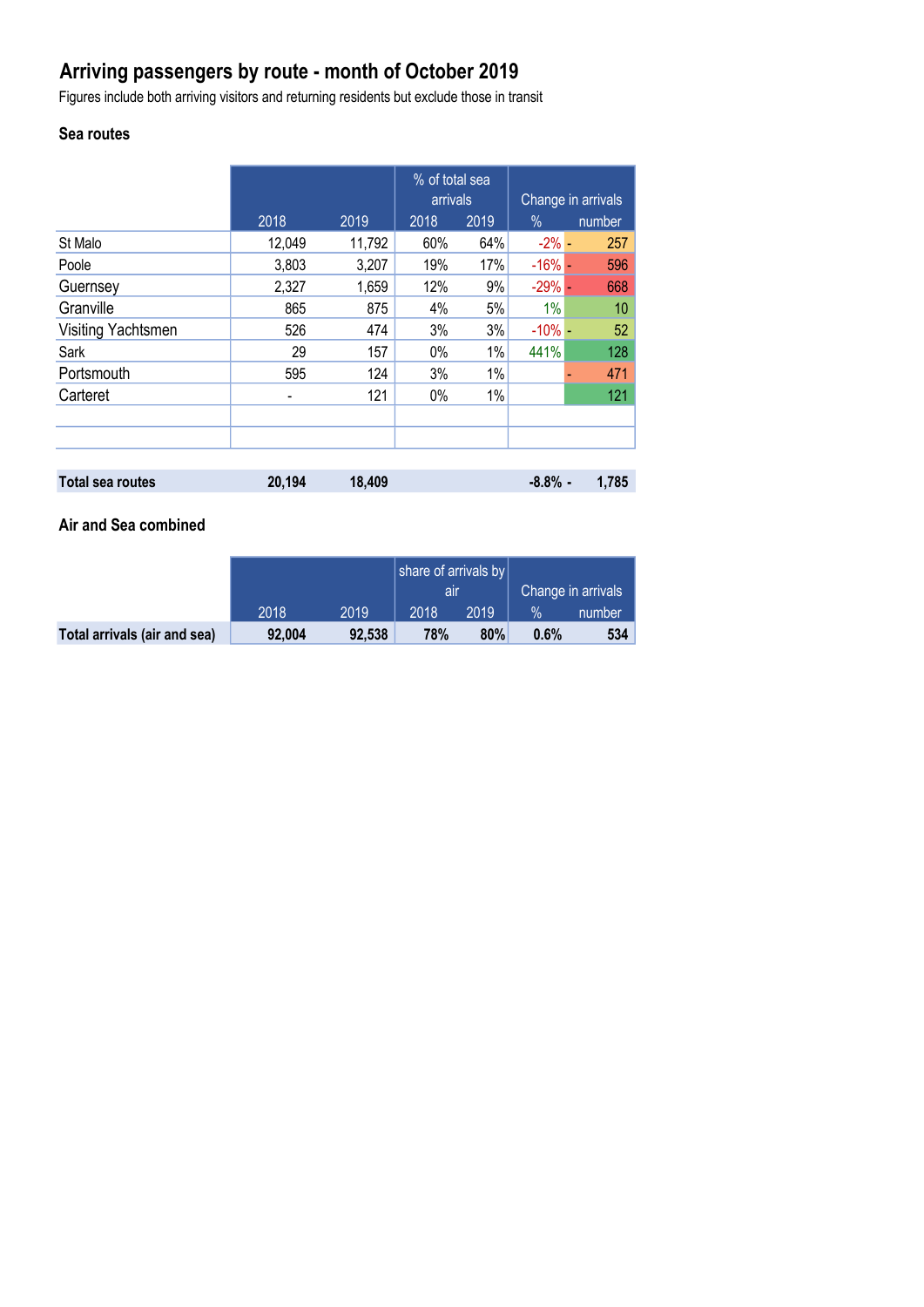#### **Arriving passengers by route - Year-to-date 2019**

Figures include both arriving visitors and returning residents but exclude those in transit

#### **Air routes (excluding private aircraft)**

|                                          |                  |                  | % of total air<br>arrivals |          | Change in arrivals       |                |
|------------------------------------------|------------------|------------------|----------------------------|----------|--------------------------|----------------|
|                                          | 2018             | 2019             | 2018                       | 2019     | %                        | number         |
| <b>London Gatwick</b>                    | 277,011          | 285,808          | 38%                        | 39%      | 3%                       | 8,797          |
| Southampton                              | 71,567           | 68,992           | 10%                        | 9%       | $-4% -$                  | 2,575          |
| Liverpool                                | 56,573           | 61,581           | 8%                         | 8%       | 9%                       | 5,008          |
| Guernsey<br>Birmingham                   | 36,551<br>33,490 | 43,134<br>29,619 | 5%<br>5%                   | 6%<br>4% | 18%<br>$-12% -$          | 6,583<br>3,871 |
| London Luton                             | 25,004           | 27,139           | 3%                         | 4%       | 9%                       | 2,135          |
| Manchester                               | 20,096           | 25,505           | 3%                         | 3%       | 27%                      | 5,409          |
| Glasgow                                  | 24,286           | 22,575           | 3%                         | 3%       | $-7% -$                  | 1,711          |
| London Southend                          | 15,102           | 20,109           | 2%                         | 3%       | 33%                      | 5,007          |
| Exeter                                   | 19.072           | 20,089           | 3%                         | 3%       | 5%                       | 1,017          |
| London City                              | 15,129           | 14,967           | 2%                         | 2%       | $-1\%$ -                 | 162            |
| East Midlands<br>Doncaster Sheffield     | 15,997<br>14,657 | 14,788<br>13,928 | 2%<br>2%                   | 2%<br>2% | $-8\% -$<br>$-5% -$      | 1,209<br>729   |
| Newcastle                                | 13,303           | 13,205           | 2%                         | 2%       | $-1\%$ –                 | 98             |
| <b>Bristol</b>                           | 11,461           | 11,491           | 2%                         | 2%       | 0%                       | 30             |
| <b>Belfast International</b>             | 10,580           | 10,316           | 1%                         | 1%       | $-2\%$ -                 | 264            |
| Edinburgh                                | 9,829            | 9,612            | 1%                         | 1%       | $-2\%$ -                 | 217            |
| Dublin                                   | 7,496            | 7,338            | 1%                         | 1%       | $-2\%$ -                 | 158            |
| Cardiff                                  | 8,921            | 7,127            | 1%                         | 1%       | $-20% -$                 | 1,794          |
| Leeds Bradford<br>Funchal                | 6,924            | 5,804            | 1%<br>1%                   | 1%<br>1% | $-16%$ -<br>8%           | 1,120<br>376   |
| Munich                                   | 4,660<br>2,221   | 5,036<br>3,241   | 0%                         | 0%       | 46%                      | 1,020          |
| Dusseldorf                               | 4,402            | 3,058            | 1%                         | 0%       | $-31\%$ -                | 1,344          |
| Norwich                                  | 3,079            | 2,743            | 0%                         | 0%       | $-11% -$                 | 336            |
| Palma                                    | 2,023            | 1,913            | 0%                         | 0%       | $-5%$ $-$                | 110            |
| Aberdeen                                 | 1,272            | 1,420            | 0%                         | 0%       | 12%                      | 148            |
| Durham Tees Valley                       | 1,264            | 1,350            | 0%                         | 0%       | 7%                       | 86             |
| Tenerife                                 | 1,291            | 1,116<br>955     | 0%<br>0%                   | 0%<br>0% | $-14% -$                 | 175<br>955     |
| Newquay<br>Zurich                        | 781              | 946              | 0%                         | 0%       | 21%                      | 165            |
| Inverness                                | 884              | 924              | 0%                         | 0%       | 5%                       | 40             |
| Geneva                                   | 937              | 882              | 0%                         | 0%       | $-6\%$ -                 | 55             |
| Bournemouth                              |                  | 835              | 0%                         | 0%       |                          | 835            |
| Humberside                               | 1,113            | 808              | 0%                         | 0%       | $-27%$ -                 | 305            |
| Malaga                                   | 405              | 481              | 0%                         | 0%       | 19%                      | 76             |
| Rotterdam                                | 366              | 391              | 0%                         | 0%       | 7%                       | 25             |
| Vienna<br>Gibraltar                      | 348              | 371<br>217       | 0%<br>0%                   | 0%<br>0% | 7%                       | 23<br>217      |
| Luxembourg                               | 202              | 209              | 0%                         | 0%       | 3%                       | $\overline{7}$ |
| Grenoble                                 | 133              | 206              | 0%                         | 0%       | 55%                      | 73             |
| Akureyri Airport                         |                  | 196              | 0%                         | 0%       |                          | 196            |
| Alderney                                 | 15               | 158              | 0%                         | 0%       | 953%                     | 143            |
| Altenrhein                               |                  | 150              | 0%                         | 0%       |                          | 150            |
| Frankfurt                                |                  | 124              | 0%                         | 0%       |                          | 124            |
| London Heathrow<br>Rostock-Laage Airport |                  | 122<br>122       | 0%<br>0%                   | 0%<br>0% |                          | 122<br>122     |
| Hanover                                  | 144              | 115              | 0%                         | 0%       | $-20%$ -                 | 29             |
| Bremen                                   |                  | 106              | 0%                         | 0%       |                          | 106            |
| Friedrichshafen                          |                  | 104              | 0%                         | 0%       |                          | 104            |
| Saarbrücken                              |                  | 74               | 0%                         | 0%       |                          | 74             |
| <b>Berlin Tegel</b>                      | 820              | 73               | 0%                         | 0%       | $-91%$ -                 | 747            |
| Cologne                                  |                  | 69               | 0%                         | 0%       |                          | 69             |
| Dresden                                  |                  | 68<br>66         | 0%<br>0%                   | 0%<br>0% |                          | 68<br>66       |
| Leipzig<br>Sønderborg                    | 100              | 64               | 0%                         | 0%       | $-36%$ -                 | 36             |
| Ibiza                                    |                  | 58               | 0%                         | 0%       |                          | 58             |
| Kassel                                   | 160              | 50               | 0%                         | 0%       | -69% -                   | 110            |
| Paderborn                                |                  | 46               | 0%                         | 0%       |                          | 46             |
| Stuttgart                                | 190              | 40               | 0%                         | 0%       | $-79%$ -                 | 150            |
| Dortmund                                 |                  | 36               | 0%                         | 0%       |                          | 36             |
| Munster<br>Seville                       |                  | 30<br>30         | 0%<br>0%                   | 0%<br>0% |                          | 30<br>30       |
| Erfurt                                   | 156              | 29               | 0%                         | 0%       | $-81\%$ -                | 127            |
| Braunschweig                             |                  | 19               | 0%                         | 0%       |                          | 19             |
| Maastricht                               |                  | 19               | 0%                         | 0%       |                          | 19             |
| Barcelona                                | 166              |                  | 0%                         | 0%       | $-100\%$ -               | 166            |
| <b>Basle</b>                             | 107              |                  | 0%                         | 0%       | $-100\%$ -               | 107            |
| Berne                                    | 612              |                  | 0%                         | 0%       | $-100\%$ -               | 612            |
| Biggin Hill<br>Faro                      | 41<br>131        |                  | 0%<br>0%                   | 0%<br>0% | $-100\%$ -<br>$-100\%$ - | 41<br>131      |
| Hamburg                                  | 386              |                  | 0%                         | 0%       | $-100\%$ -               | 386            |
| Madrid                                   | 88               |                  | 0%                         | 0%       | $-100\%$ -               | 88             |
| Salzburg                                 | 130              |                  | 0%                         | 0%       | $-100\%$ -               | 130            |
| <b>Total air routes</b>                  | 721,676          | 742,197          |                            |          | 2.8%                     | 20,521         |